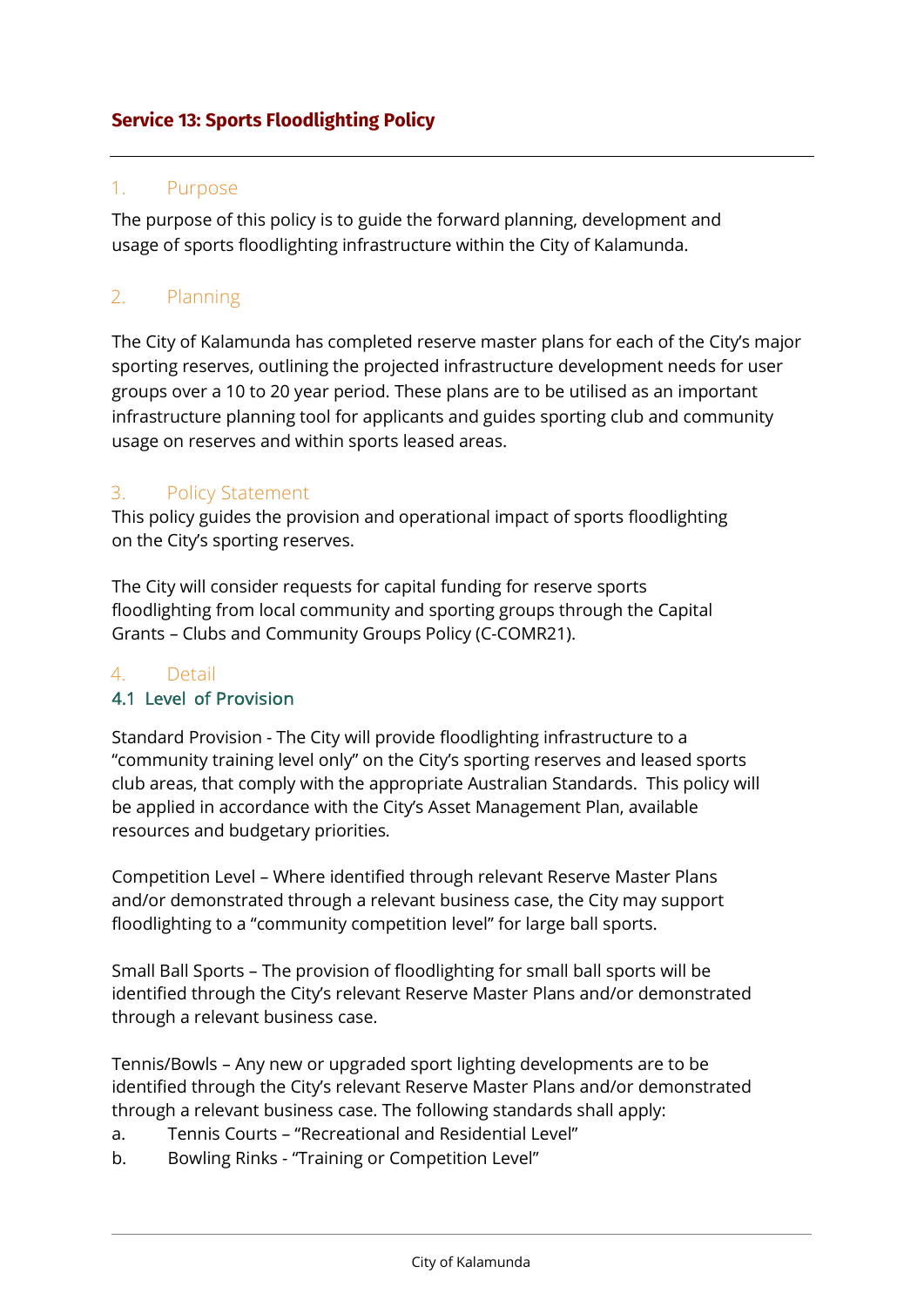## 4.2 Compliance with Relevant Standards and Other Policies

Australian Standards - Any new sports floodlighting or upgrade of sports floodlighting must comply with the relevant Australian Standards at the time of design.

Other Relevant Standards - In the event that no Australian Standard exists to determine the sports floodlighting requirements for specific purposes, the Council in consultation with relevant stakeholders (e.g. State Sporting Association, State Government (Department of Local Government, Sport and Cultural Industries (DLGSCI)), local sporting groups etc.) shall determine an appropriate standard to which the sports floodlighting must comply. In this case, the Australian Standard for activities of a similar nature may be referenced. The determination of appropriate standards shall give due consideration to the nature and speed of the activities likely to occur on the City's sporting reserves.

Nothing in this policy commits the City to upgrading existing Sports Floodlighting simply due to the change in relevant standards and guidelines for sporting activity from time to time. Requests for upgrading of lighting systems shall be undertaken in conformance to Clause 2 above.

#### 4.3 Funding

External Funding – To leverage City funding, external funding assistance will be sought through the DLGSCI's Community Sporting and Recreation Facilities Fund program, Club Night Light Program or other funding sources.

Sporting Club/Community Group Contribution - Clubs and community groups who are likely to benefit from a proposed sports floodlighting project, will be expected to contribute financially towards the project.

## 4.4 Sports Flood Lighting Operation and Charges

New sports floodlighting to be installed on the City's Ovals, Reserves and Outdoor Sporting Facilities shall include suitable devices such as timing switches, SMS controls, sub meters, light sensors and glare shields, to manage the effectiveness of the floodlights and address concerns of nearby residents.

The ongoing electricity costs for the operation of sports floodlighting shall be borne by the hirer, as per the City's schedule of Fees and Charges. Where possible, the provision of LED lighting shall be considered over the use of metal halide lighting as a more efficient and cost-effective lighting source.